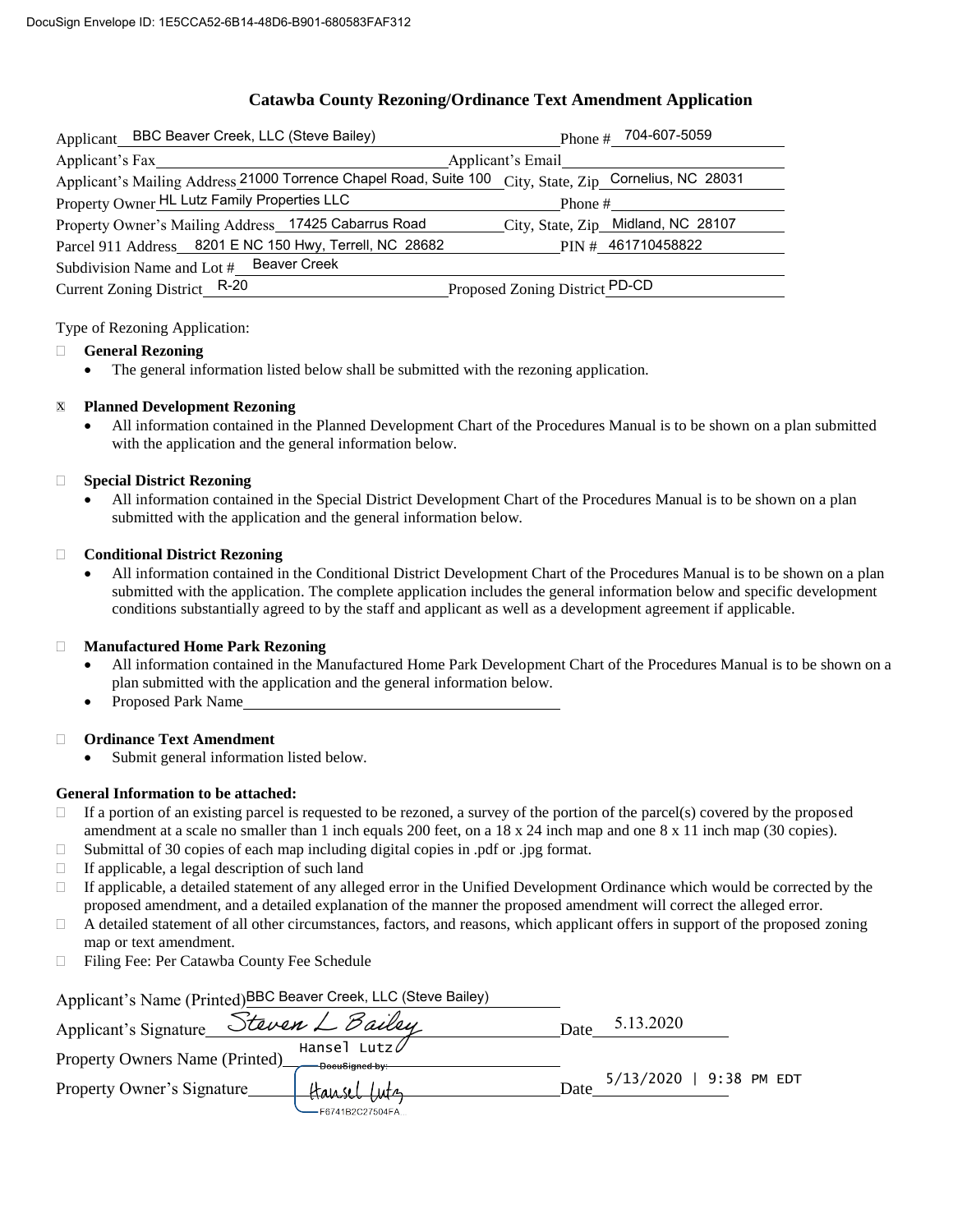## **Rezoning Request:**

Proposing approximately 17.39 Acres of R-20 Zoning to be rezoned to PD-CD Zoning.

The proposed Planned District is for a townhome community, to include a maximum of 130 residential townhome units, entrance monument signage and passive open space areas.